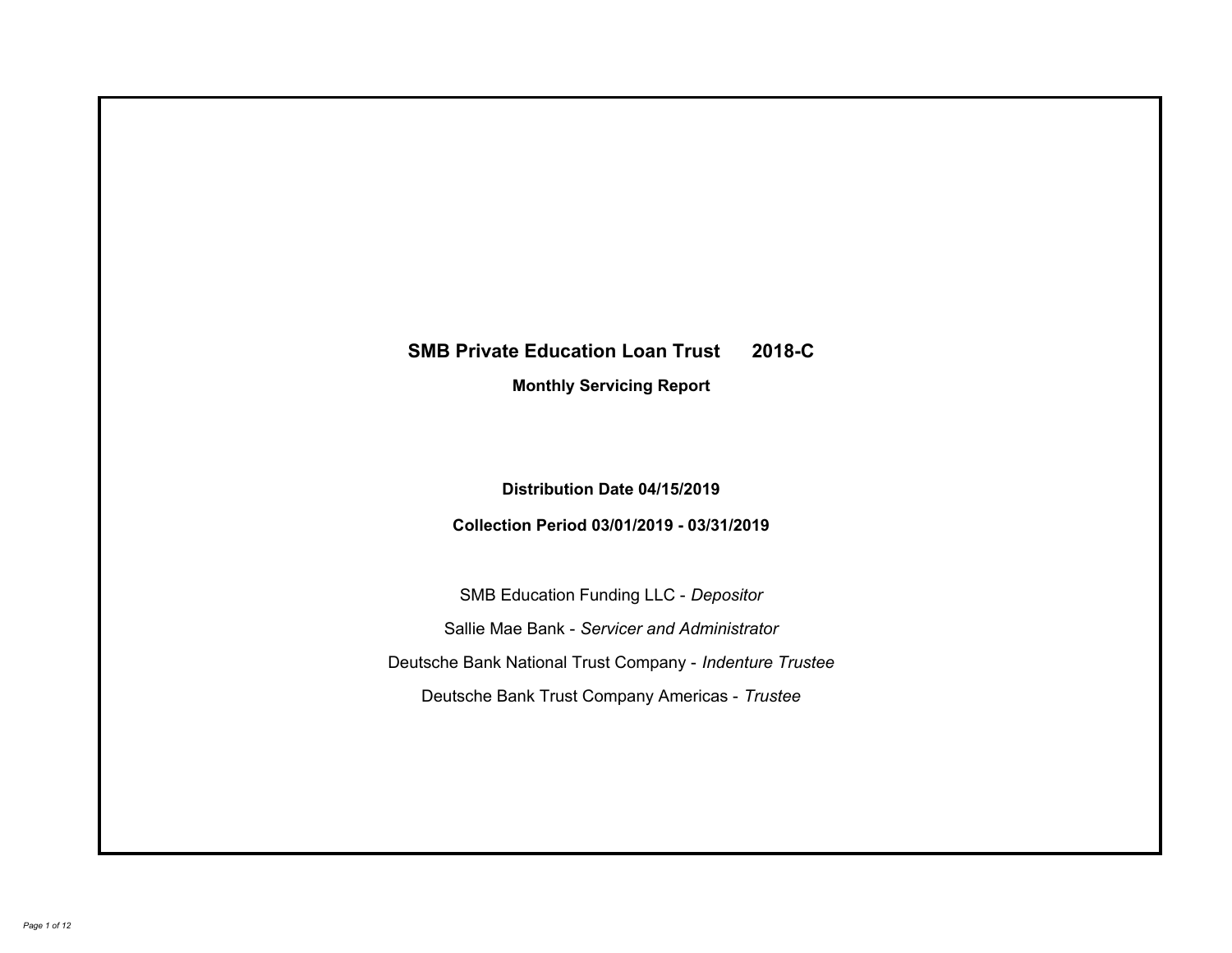| Α | <b>Student Loan Portfolio Characteristics</b>   |                                              | <b>Settlement Date</b><br>09/19/2018 | 02/28/2019            | 03/31/2019            |
|---|-------------------------------------------------|----------------------------------------------|--------------------------------------|-----------------------|-----------------------|
|   | <b>Principal Balance</b>                        |                                              | \$557,492,029.76                     | \$529,792,125.74      | \$522,515,709.12      |
|   | Interest to be Capitalized Balance              |                                              | 38,025,828.51                        | 35,783,296.67         | 36,248,885.25         |
|   | Pool Balance                                    |                                              | \$595,517,858.27                     | \$565,575,422.41      | \$558,764,594.37      |
|   | Weighted Average Coupon (WAC)                   |                                              |                                      |                       |                       |
|   |                                                 | WAC1 (Contractual Interest Rate on the Loan) | 9.74%                                | 10.00%                | 9.99%                 |
|   |                                                 | WAC2 (Average of Applicable Interest Rate)   | 9.70%                                | 9.96%                 | 9.94%                 |
|   | WAC3 (Average of Actual Interest Rate)          |                                              | 9.62%                                | 9.87%                 | 9.86%                 |
|   | Weighted Average Remaining Term                 |                                              | 137.72                               | 135.28                | 135.00                |
|   | Number of Loans                                 |                                              | 48,318                               | 45,994                | 45,373                |
|   | Number of Borrowers<br>Pool Factor              |                                              | 46,914                               | 44,676<br>0.949720339 | 44,078<br>0.938283524 |
|   | Since Issued Total Constant Prepayment Rate (1) |                                              |                                      | 10.64%                | 10.93%                |
|   |                                                 |                                              |                                      |                       |                       |
| B | <b>Debt Securities</b>                          | Cusip/Isin                                   | 03/15/2019                           |                       | 04/15/2019            |
|   | A <sub>1</sub>                                  | 78449QAA5                                    | \$120,732,681.79                     |                       | \$111,611,646.68      |
|   | A <sub>2</sub> A                                | 78449QAB3                                    | \$219,000,000.00                     |                       | \$219,000,000.00      |
|   | A <sub>2</sub> B                                | 78449QAC1                                    | \$108,000,000.00                     |                       | \$108,000,000.00      |
|   | B                                               | 78449QAD9                                    | \$40,000,000.00                      |                       | \$40,000,000.00       |
|   |                                                 |                                              |                                      |                       |                       |
| C | <b>Certificates</b>                             | <b>Cusip/Isin</b>                            | 03/15/2019                           |                       | 04/15/2019            |
|   | Residual                                        | 78449Q107                                    | \$100,000.00                         |                       | \$100,000.00          |
|   |                                                 |                                              |                                      |                       |                       |
| D | <b>Account Balances</b>                         |                                              | 03/15/2019                           |                       | 04/15/2019            |
|   | Reserve Account Balance                         |                                              | \$1,508,827.00                       |                       | \$1,508,827.00        |
|   |                                                 |                                              |                                      |                       |                       |
| Е | <b>Asset / Liability</b>                        |                                              | 03/15/2019                           |                       | 04/15/2019            |
|   | Overcollateralization Percentage                |                                              | 13.76%                               |                       | 14.34%                |
|   | Specified Overcollateralization Amount          |                                              | \$141,393,855.60                     |                       | \$139,691,148.59      |
|   | <b>Actual Overcollateralization Amount</b>      |                                              | \$77,842,740.62                      |                       | \$80,152,947.69       |

(1) For additional information, see 'Since Issued CPR Methodology' found on page 11 of this report.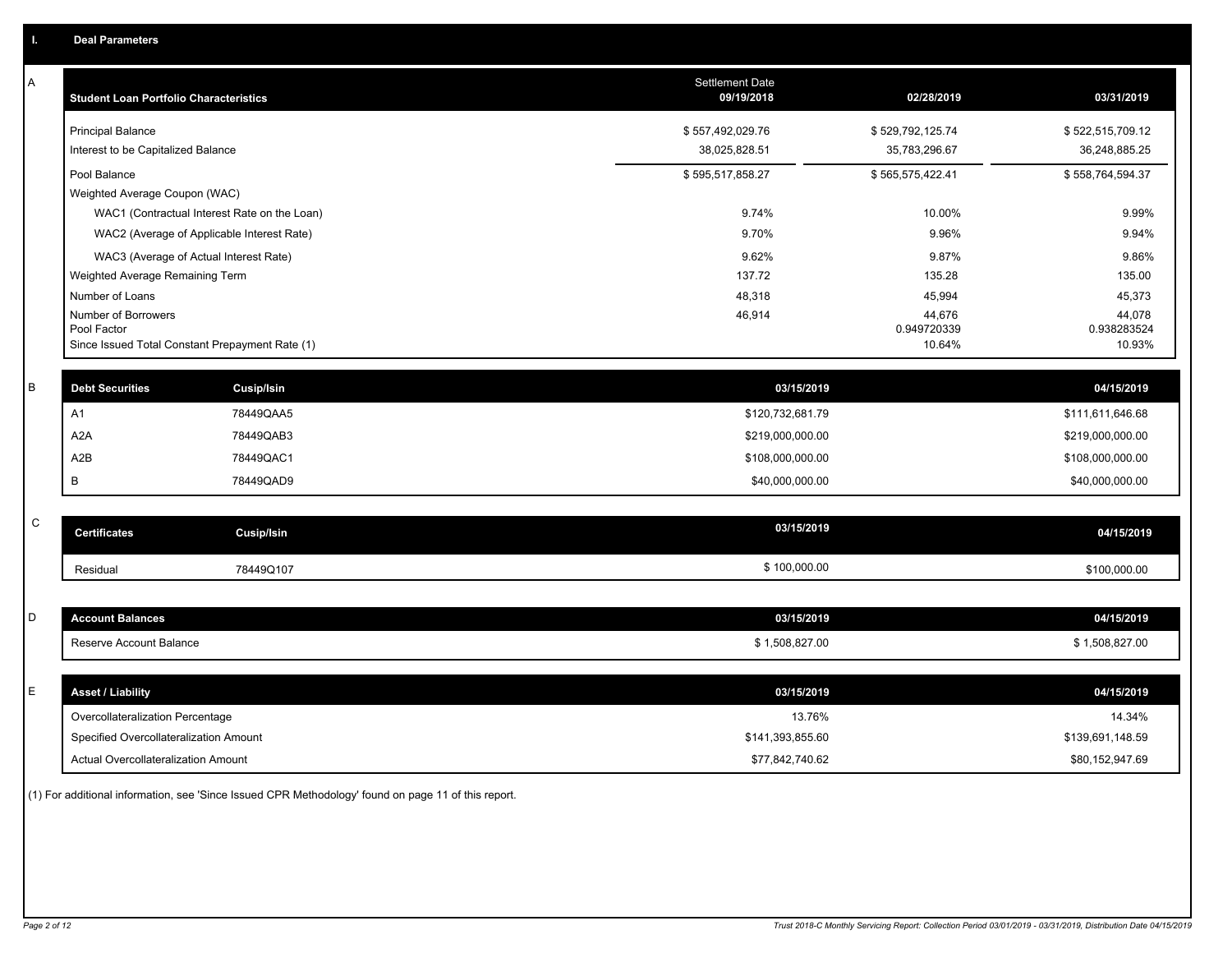### **II. 2018-C Trust Activity 03/01/2019 through 03/31/2019**

| <b>Borrower Principal</b><br>8,399,834.71<br>0.00<br><b>Consolidation Activity Principal</b><br>0.00<br>Seller Principal Reimbursement<br>0.00<br>Servicer Principal Reimbursement<br>Delinquent Principal Purchases by Servicer<br>0.00<br><b>Other Principal Deposits</b><br>34,646.87<br>\$8,434,481.58<br><b>Total Principal Receipts</b><br>В<br><b>Student Loan Interest Receipts</b><br><b>Borrower Interest</b><br>2,402,961.56<br>0.00<br><b>Consolidation Activity Interest</b><br>Seller Interest Reimbursement<br>0.00<br>Servicer Interest Reimbursement<br>0.00<br>0.00<br>Delinquent Interest Purchases by Servicer<br>617.16<br><b>Other Interest Deposits</b><br>\$2,403,578.72<br><b>Total Interest Receipts</b><br>C<br>\$7,964.10<br><b>Recoveries on Realized Losses</b><br>D<br><b>Investment Income</b><br>\$22,506.79<br>E<br>\$0.00<br><b>Funds Borrowed from Next Collection Period</b><br>F<br><b>Funds Repaid from Prior Collection Period</b><br>\$0.00<br>G<br>\$0.00<br>Loan Sale or Purchase Proceeds<br>\$0.00<br>H<br>Initial Deposits to Distribution Account<br>\$0.00<br><b>Excess Transferred from Other Accounts</b><br><b>Borrower Benefit Reimbursements</b><br>\$0.00<br>J |
|----------------------------------------------------------------------------------------------------------------------------------------------------------------------------------------------------------------------------------------------------------------------------------------------------------------------------------------------------------------------------------------------------------------------------------------------------------------------------------------------------------------------------------------------------------------------------------------------------------------------------------------------------------------------------------------------------------------------------------------------------------------------------------------------------------------------------------------------------------------------------------------------------------------------------------------------------------------------------------------------------------------------------------------------------------------------------------------------------------------------------------------------------------------------------------------------------------------------|
|                                                                                                                                                                                                                                                                                                                                                                                                                                                                                                                                                                                                                                                                                                                                                                                                                                                                                                                                                                                                                                                                                                                                                                                                                      |
|                                                                                                                                                                                                                                                                                                                                                                                                                                                                                                                                                                                                                                                                                                                                                                                                                                                                                                                                                                                                                                                                                                                                                                                                                      |
|                                                                                                                                                                                                                                                                                                                                                                                                                                                                                                                                                                                                                                                                                                                                                                                                                                                                                                                                                                                                                                                                                                                                                                                                                      |
|                                                                                                                                                                                                                                                                                                                                                                                                                                                                                                                                                                                                                                                                                                                                                                                                                                                                                                                                                                                                                                                                                                                                                                                                                      |
|                                                                                                                                                                                                                                                                                                                                                                                                                                                                                                                                                                                                                                                                                                                                                                                                                                                                                                                                                                                                                                                                                                                                                                                                                      |
|                                                                                                                                                                                                                                                                                                                                                                                                                                                                                                                                                                                                                                                                                                                                                                                                                                                                                                                                                                                                                                                                                                                                                                                                                      |
|                                                                                                                                                                                                                                                                                                                                                                                                                                                                                                                                                                                                                                                                                                                                                                                                                                                                                                                                                                                                                                                                                                                                                                                                                      |
|                                                                                                                                                                                                                                                                                                                                                                                                                                                                                                                                                                                                                                                                                                                                                                                                                                                                                                                                                                                                                                                                                                                                                                                                                      |
|                                                                                                                                                                                                                                                                                                                                                                                                                                                                                                                                                                                                                                                                                                                                                                                                                                                                                                                                                                                                                                                                                                                                                                                                                      |
|                                                                                                                                                                                                                                                                                                                                                                                                                                                                                                                                                                                                                                                                                                                                                                                                                                                                                                                                                                                                                                                                                                                                                                                                                      |
|                                                                                                                                                                                                                                                                                                                                                                                                                                                                                                                                                                                                                                                                                                                                                                                                                                                                                                                                                                                                                                                                                                                                                                                                                      |
|                                                                                                                                                                                                                                                                                                                                                                                                                                                                                                                                                                                                                                                                                                                                                                                                                                                                                                                                                                                                                                                                                                                                                                                                                      |
|                                                                                                                                                                                                                                                                                                                                                                                                                                                                                                                                                                                                                                                                                                                                                                                                                                                                                                                                                                                                                                                                                                                                                                                                                      |
|                                                                                                                                                                                                                                                                                                                                                                                                                                                                                                                                                                                                                                                                                                                                                                                                                                                                                                                                                                                                                                                                                                                                                                                                                      |
|                                                                                                                                                                                                                                                                                                                                                                                                                                                                                                                                                                                                                                                                                                                                                                                                                                                                                                                                                                                                                                                                                                                                                                                                                      |
|                                                                                                                                                                                                                                                                                                                                                                                                                                                                                                                                                                                                                                                                                                                                                                                                                                                                                                                                                                                                                                                                                                                                                                                                                      |
|                                                                                                                                                                                                                                                                                                                                                                                                                                                                                                                                                                                                                                                                                                                                                                                                                                                                                                                                                                                                                                                                                                                                                                                                                      |
|                                                                                                                                                                                                                                                                                                                                                                                                                                                                                                                                                                                                                                                                                                                                                                                                                                                                                                                                                                                                                                                                                                                                                                                                                      |
|                                                                                                                                                                                                                                                                                                                                                                                                                                                                                                                                                                                                                                                                                                                                                                                                                                                                                                                                                                                                                                                                                                                                                                                                                      |
|                                                                                                                                                                                                                                                                                                                                                                                                                                                                                                                                                                                                                                                                                                                                                                                                                                                                                                                                                                                                                                                                                                                                                                                                                      |
|                                                                                                                                                                                                                                                                                                                                                                                                                                                                                                                                                                                                                                                                                                                                                                                                                                                                                                                                                                                                                                                                                                                                                                                                                      |
|                                                                                                                                                                                                                                                                                                                                                                                                                                                                                                                                                                                                                                                                                                                                                                                                                                                                                                                                                                                                                                                                                                                                                                                                                      |
|                                                                                                                                                                                                                                                                                                                                                                                                                                                                                                                                                                                                                                                                                                                                                                                                                                                                                                                                                                                                                                                                                                                                                                                                                      |
| <b>Other Deposits</b><br>\$0.00<br>Κ                                                                                                                                                                                                                                                                                                                                                                                                                                                                                                                                                                                                                                                                                                                                                                                                                                                                                                                                                                                                                                                                                                                                                                                 |
| <b>Other Fees Collected</b><br>L<br>\$0.00                                                                                                                                                                                                                                                                                                                                                                                                                                                                                                                                                                                                                                                                                                                                                                                                                                                                                                                                                                                                                                                                                                                                                                           |
| М<br><b>AVAILABLE FUNDS</b><br>\$10,868,531.19                                                                                                                                                                                                                                                                                                                                                                                                                                                                                                                                                                                                                                                                                                                                                                                                                                                                                                                                                                                                                                                                                                                                                                       |
| N<br>Non-Cash Principal Activity During Collection Period<br>\$1,158,064.96                                                                                                                                                                                                                                                                                                                                                                                                                                                                                                                                                                                                                                                                                                                                                                                                                                                                                                                                                                                                                                                                                                                                          |
| O<br>Aggregate Purchased Amounts by the Depositor, Servicer or Seller<br>\$35,264.03                                                                                                                                                                                                                                                                                                                                                                                                                                                                                                                                                                                                                                                                                                                                                                                                                                                                                                                                                                                                                                                                                                                                 |
| P<br>\$0.00<br>Aggregate Loan Substitutions                                                                                                                                                                                                                                                                                                                                                                                                                                                                                                                                                                                                                                                                                                                                                                                                                                                                                                                                                                                                                                                                                                                                                                          |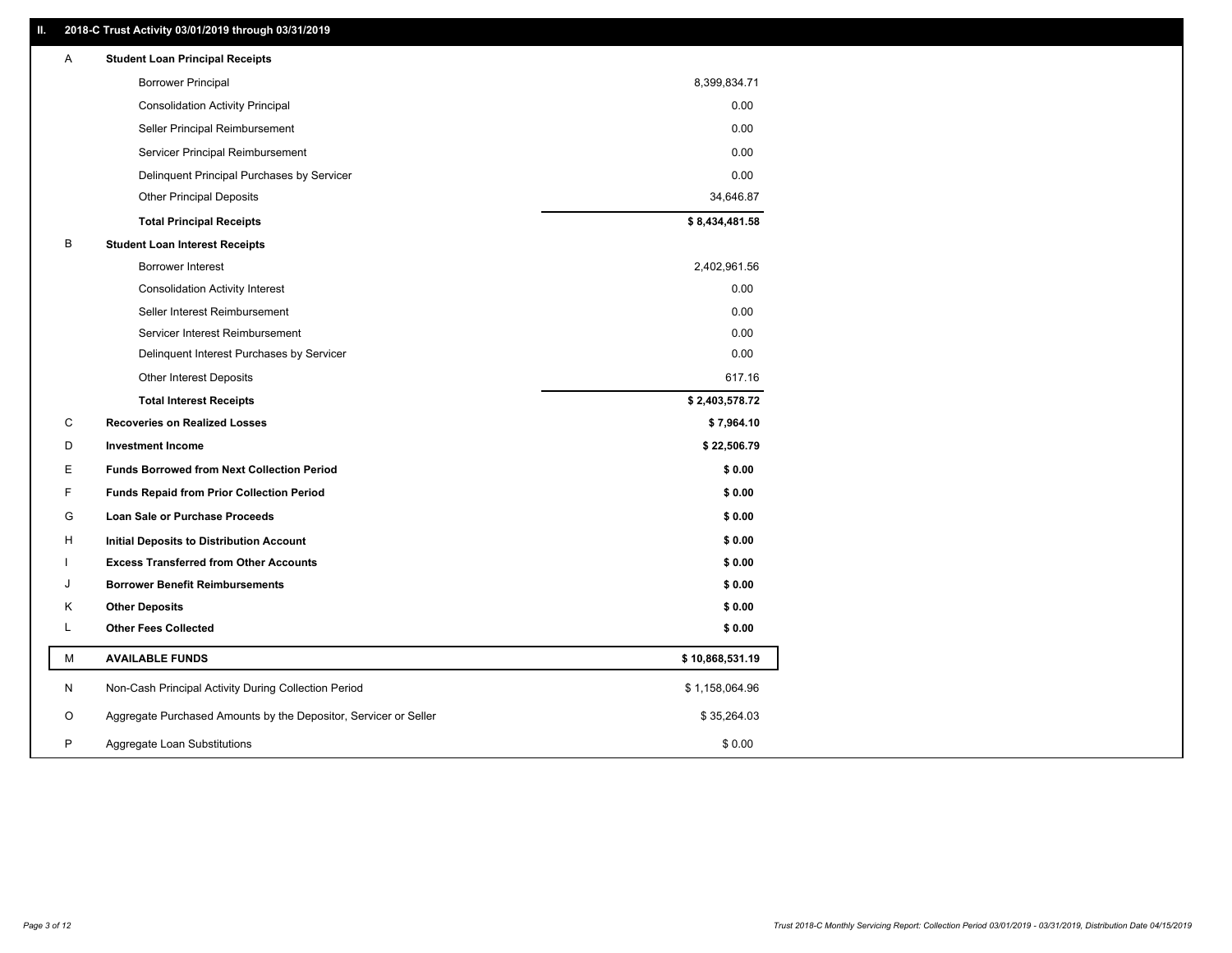|                   |                       |                          |         |                                                           | <b>Loans by Repayment Status</b> |                            |                          |         |                                                           |                |                            |
|-------------------|-----------------------|--------------------------|---------|-----------------------------------------------------------|----------------------------------|----------------------------|--------------------------|---------|-----------------------------------------------------------|----------------|----------------------------|
|                   |                       |                          |         | 03/31/2019                                                |                                  |                            |                          |         | 02/28/2019                                                |                |                            |
|                   |                       | <b>Wtd Avg</b><br>Coupon | # Loans | Principal and<br><b>Interest Accrued</b><br>to Capitalize | % of Principal                   | % of Loans in<br>Repay (1) | <b>Wtd Avg</b><br>Coupon | # Loans | Principal and<br><b>Interest Accrued</b><br>to Capitalize | % of Principal | % of Loans in<br>Repay (1) |
| INTERIM:          | IN SCHOOL             | 10.65%                   | 8,622   | \$116,624,495.64                                          | 20.872%                          | $-$ %                      | 10.65%                   | 8,694   | \$116,613,604.84                                          | 20.619%        | $-$ %                      |
|                   | GRACE                 | 10.48%                   | 1,768   | \$22,146,299.94                                           | 3.963%                           | $-$ %                      | 10.43%                   | 1,995   | \$25,534,729.20                                           | 4.515%         | $-$ %                      |
|                   | <b>DEFERMENT</b>      | 10.59%                   | 1,661   | \$19,828,587.81                                           | 3.549%                           | $-$ %                      | 10.58%                   | 1,646   | \$19,328,498.87                                           | 3.417%         | $-$ %                      |
| <b>REPAYMENT:</b> | <b>CURRENT</b>        | 9.53%                    | 31,574  | \$375,754,937.22                                          | 67.247%                          | 93.900%                    | 9.54%                    | 31,885  | \$379,676,118.46                                          | 67.131%        | 93.956%                    |
|                   | 31-60 DAYS DELINQUENT | 10.70%                   | 366     | \$4,526,783.31                                            | 0.810%                           | 1.131%                     | 10.85%                   | 379     | \$4,345,087.73                                            | 0.768%         | 1.075%                     |
|                   | 61-90 DAYS DELINQUENT | 11.07%                   | 145     | \$1,703,144.82                                            | 0.305%                           | 0.426%                     | 10.98%                   | 183     | \$2,386,184.00                                            | 0.422%         | 0.590%                     |
|                   | > 90 DAYS DELINQUENT  | 11.11%                   | 81      | \$1,186,843.53                                            | 0.212%                           | 0.297%                     | 11.09%                   | 74      | \$914,621.46                                              | 0.162%         | 0.226%                     |
|                   | FORBEARANCE           | 9.75%                    | 1,156   | \$16,993,502.10                                           | 3.041%                           | 4.247%                     | 9.91%                    | 1,138   | \$16,776,577.85                                           | 2.966%         | 4.152%                     |
| <b>TOTAL</b>      |                       |                          | 45,373  | \$558,764,594.37                                          | 100.00%                          | 100.00%                    |                          | 45,994  | \$565,575,422.41                                          | 100.00%        | 100.00%                    |

Percentages may not total 100% due to rounding \*

1 Loans classified in "Repayment" include any loan for which interim interest only, \$25 fixed payments or full principal and interest payments are due.

|                                                                           |                                                                                                                              |                          |         |                                                           | <b>Loans by Borrower Status</b> |                                |                          |         |                                                                  |                |                                |
|---------------------------------------------------------------------------|------------------------------------------------------------------------------------------------------------------------------|--------------------------|---------|-----------------------------------------------------------|---------------------------------|--------------------------------|--------------------------|---------|------------------------------------------------------------------|----------------|--------------------------------|
|                                                                           |                                                                                                                              |                          |         | 03/31/2019                                                |                                 |                                |                          |         | 02/28/2019                                                       |                |                                |
|                                                                           |                                                                                                                              | <b>Wtd Avg</b><br>Coupon | # Loans | Principal and<br><b>Interest Accrued</b><br>to Capitalize | % of Principal                  | % of Loans in<br>P&I Repay (2) | <b>Wtd Avg</b><br>Coupon | # Loans | <b>Principal and</b><br><b>Interest Accrued</b><br>to Capitalize | % of Principal | % of Loans in<br>P&I Repay (2) |
| IN SCHOOL<br>INTERIM:                                                     |                                                                                                                              | 10.10%                   | 17,314  | \$239,883,100.64                                          | 42.931%                         | $-$ %                          | 10.10%                   | 17,432  | \$240,346,420.90                                                 | 42.496%        | $-$ %                          |
| GRACE                                                                     |                                                                                                                              | 10.01%                   | 3,305   | \$42,594,978.18                                           | 7.623%                          | $-$ %                          | 9.96%                    | 3,848   | \$50,728,009.54                                                  | 8.969%         | $-$ %                          |
|                                                                           | <b>DEFERMENT</b>                                                                                                             | 10.16%                   | 2,968   | \$35,020,488.72                                           | 6.267%                          | $-$ %                          | 10.15%                   | 2,917   | \$33,804,211.73                                                  | 5.977%         | $-$ %                          |
| <b>CURRENT</b><br>P&I REPAYMENT:                                          |                                                                                                                              | 9.50%                    | 20,089  | \$217,402,329.10                                          | 38.908%                         | 90.109%                        | 9.53%                    | 20,081  | \$216,950,655.20                                                 | 38.359%        | 90.134%                        |
|                                                                           | 31-60 DAYS DELINQUENT                                                                                                        | 10.73%                   | 324     | \$4,045,168.98                                            | 0.724%                          | 1.677%                         | 10.88%                   | 339     | \$3,866,526.00                                                   | 0.684%         | 1.606%                         |
|                                                                           | 61-90 DAYS DELINQUENT                                                                                                        | 11.08%                   | 139     | \$1,665,418.26                                            | 0.298%                          | 0.690%                         | 10.98%                   | 171     | \$2,242,072.44                                                   | 0.396%         | 0.931%                         |
|                                                                           | > 90 DAYS DELINQUENT                                                                                                         | 11.11%                   | 78      | \$1,159,608.39                                            | 0.208%                          | 0.481%                         | 11.09%                   | 68      | \$860,948.75                                                     | 0.152%         | 0.358%                         |
|                                                                           | FORBEARANCE                                                                                                                  | 9.75%                    | 1,156   | \$16,993,502.10                                           | 3.041%                          | 7.043%                         | 9.91%                    | 1,138   | \$16,776,577.85                                                  | 2.966%         | 6.970%                         |
| <b>TOTAL</b><br>$\star$<br>Percentages may not total 100% due to rounding | 2 Loans classified in "P&I Repayment" includes only those loans for which scheduled principal and interest payments are due. |                          | 45,373  | \$558,764,594.37                                          | 100.00%                         | 100.00%                        |                          | 45,994  | \$565,575,422.41                                                 | 100.00%        | 100.00%                        |

WAC reflects WAC3 To conform with company standard reporting these sections now include Princial and Interest Accrued to Capitalize.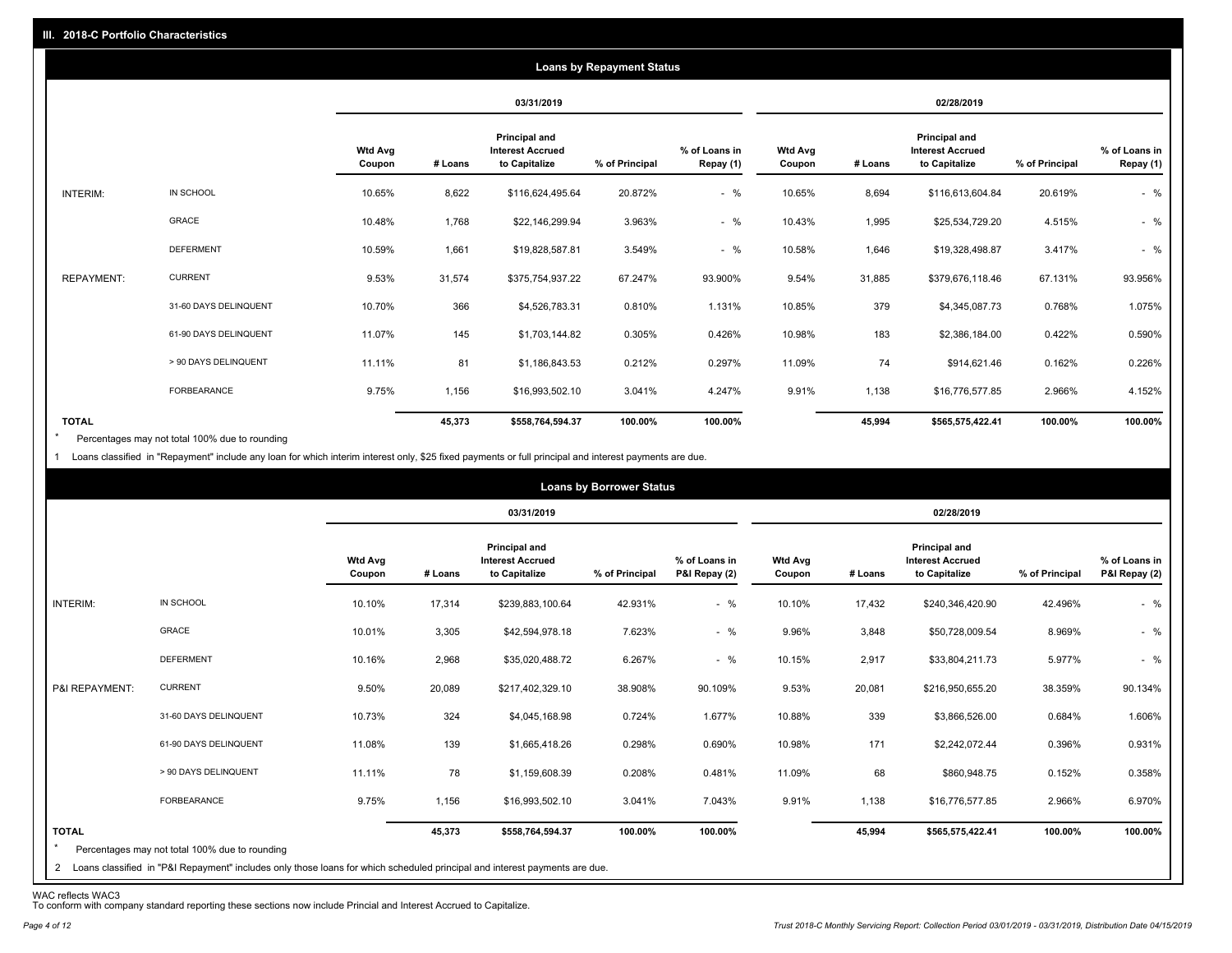|                                                                                                  | 3/31/2019        | 2/28/2019        |
|--------------------------------------------------------------------------------------------------|------------------|------------------|
| Pool Balance                                                                                     | \$558,764,594.37 | \$565,575,422.41 |
| Total # Loans                                                                                    | 45,373           | 45,994           |
| Total # Borrowers                                                                                | 44,078           | 44,676           |
| Weighted Average Coupon                                                                          | 9.94%            | 9.96%            |
| Weighted Average Remaining Term                                                                  | 135.00           | 135.28           |
| Percent of Pool - Cosigned                                                                       | 92.4%            | 92.4%            |
| Percent of Pool - Non Cosigned                                                                   | 7.6%             | 7.6%             |
| Borrower Interest Accrued for Period                                                             | \$4,370,146.32   | \$4,035,057.81   |
| <b>Outstanding Borrower Interest Accrued</b>                                                     | \$38,917,640.07  | \$38,356,982.18  |
| Gross Principal Realized Loss - Periodic *                                                       | \$218,824.25     | \$205,042.43     |
| Gross Principal Realized Loss - Cumulative *                                                     | \$1,323,601.49   | \$1,104,777.24   |
| Recoveries on Realized Losses - Periodic                                                         | \$7,964.10       | \$21,953.74      |
| Recoveries on Realized Losses - Cumulative                                                       | \$76,787.89      | \$68,823.79      |
| Net Losses - Periodic                                                                            | \$210,860.15     | \$183,088.69     |
| Net Losses - Cumulative                                                                          | \$1,246,813.60   | \$1,035,953.45   |
| Non-Cash Principal Activity - Capitalized Interest                                               | \$1,376,923.28   | \$1,810,542.58   |
| Since Issued Total Constant Prepayment Rate (CPR) (1)                                            | 10.93%           | 10.64%           |
| <b>Loan Substitutions</b>                                                                        | \$0.00           | \$0.00           |
| <b>Cumulative Loan Substitutions</b>                                                             | \$0.00           | \$0.00           |
| <b>Unpaid Servicing Fees</b>                                                                     | \$0.00           | \$0.00           |
| <b>Unpaid Administration Fees</b>                                                                | \$0.00           | \$0.00           |
| <b>Unpaid Carryover Servicing Fees</b>                                                           | \$0.00           | \$0.00           |
| Note Interest Shortfall                                                                          | \$0.00           | \$0.00           |
| Loans in Modification                                                                            | \$4,253,882.38   | \$3,241,020.05   |
| % of Loans in Modification as a % of Loans in Repayment (P&I)                                    | 1.90%            | 1.45%            |
|                                                                                                  |                  |                  |
| % Annualized Gross Principal Realized Loss - Periodic as a %<br>of Loans in Repayment (P&I) * 12 | 1.17%            | 1.10%            |
| % Gross Principal Realized Loss - Cumulative as a % of                                           |                  |                  |
| <b>Original Pool Balance</b>                                                                     | 0.22%            | 0.19%            |
|                                                                                                  |                  |                  |
|                                                                                                  |                  |                  |

\* In accordance with the Servicer's current policies and procedures, after September 1, 2017 loans subject to bankruptcy claims generally will not be reported as a charged-off unless and until they are delinquent for 120 d

(1) For additional information, see 'Since Issued CPR Methodology' found on page 11 of this report.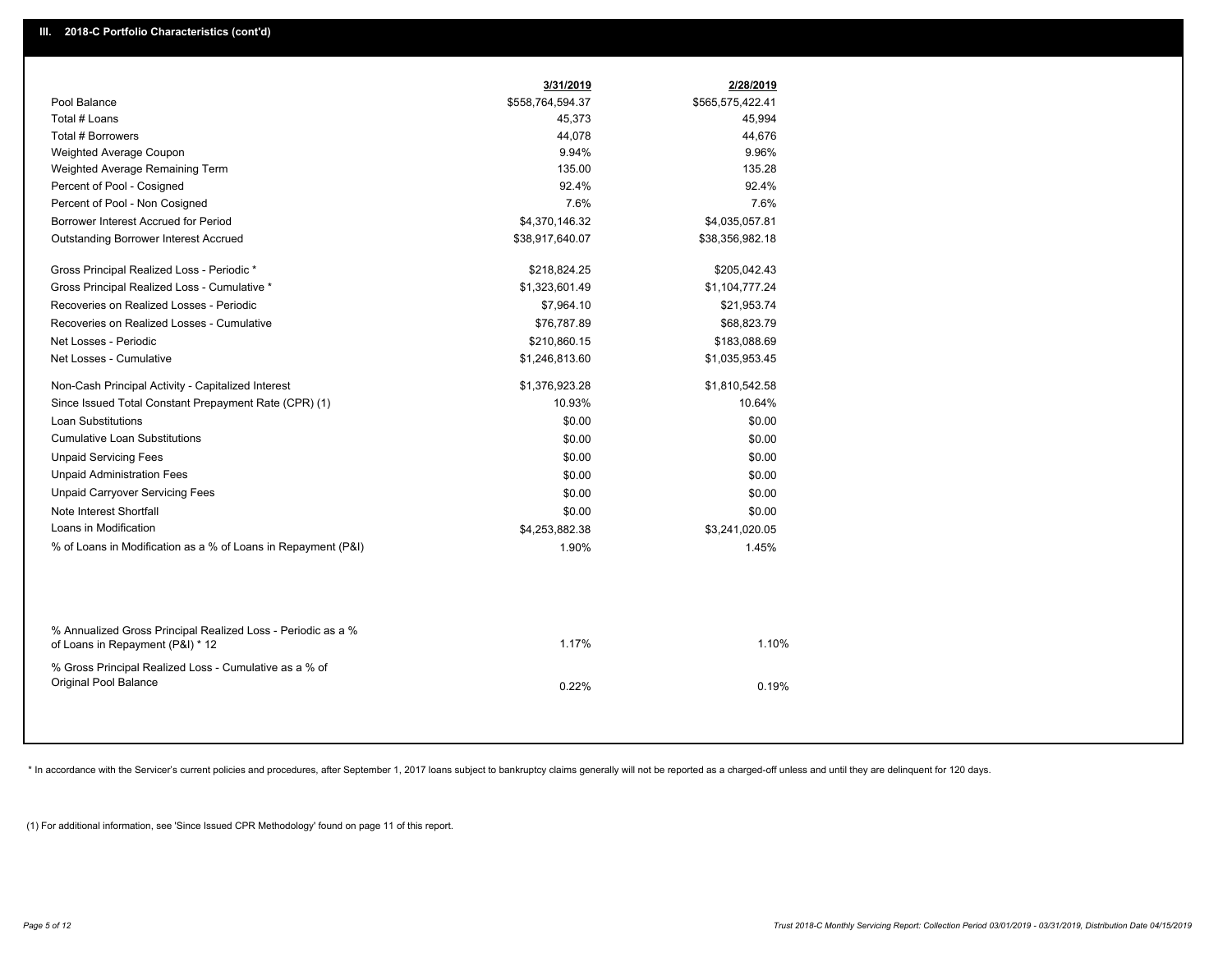#### **Loan Program**  A

|                                    | Weighted<br><b>Average Coupon</b> | # LOANS  | <b>\$ AMOUNT</b> | $%$ *     |
|------------------------------------|-----------------------------------|----------|------------------|-----------|
| - Smart Option Interest-Only Loans | 8.69%                             | 11,087   | \$111,982,927.06 | 20.041%   |
| - Smart Option Fixed Pay Loans     | 9.90%                             | 11,414   | \$170,591,077.22 | 30.530%   |
| - Smart Option Deferred Loans      | 10.31%                            | 22.872   | \$276,190,590.09 | 49.429%   |
| - Other Loan Programs              | $0.00\%$                          | $\Omega$ | \$0.00           | $0.000\%$ |
| <b>Total</b>                       | 9.86%                             | 45,373   | \$558,764,594.37 | 100.000%  |

\* Percentages may not total 100% due to rounding

B

C

**Index Type**

|                       | Weighted<br><b>Average Coupon</b> | # LOANS | <b>\$ AMOUNT</b> | $%$ *    |
|-----------------------|-----------------------------------|---------|------------------|----------|
| - Fixed Rate Loans    | 9.65%                             | 13,619  | \$174,653,766.14 | 31.257%  |
| - LIBOR Indexed Loans | 9.96%                             | 31,754  | \$384,110,828.23 | 68.743%  |
| - Other Index Rates   | $0.00\%$                          | 0       | \$0.00           | 0.000%   |
| <b>Total</b>          | 9.86%                             | 45,373  | \$558,764,594.37 | 100.000% |

\* Percentages may not total 100% due to rounding

### **Weighted Average Recent FICO**

| $0 - 639$            | 2,596  | \$27,489,258.85  |          |
|----------------------|--------|------------------|----------|
|                      |        |                  | 4.920%   |
| 640 - 669            | 2,908  | \$33,696,079.70  | 6.030%   |
| 670 - 699            | 5,608  | \$68,715,283.53  | 12.298%  |
| 700 - 739            | 10,530 | \$131,366,482.08 | 23.510%  |
| $740 +$              | 23,725 | \$297,422,348.50 | 53.229%  |
| $N/A$ <sub>(1)</sub> | 6      | \$75,141.71      | 0.013%   |
| <b>Total</b>         | 45,373 | \$558,764,594.37 | 100.000% |

WAC reflects WAC3

To conform with company standard reporting these sections now include Princial and Interest Accrued to Capitalize.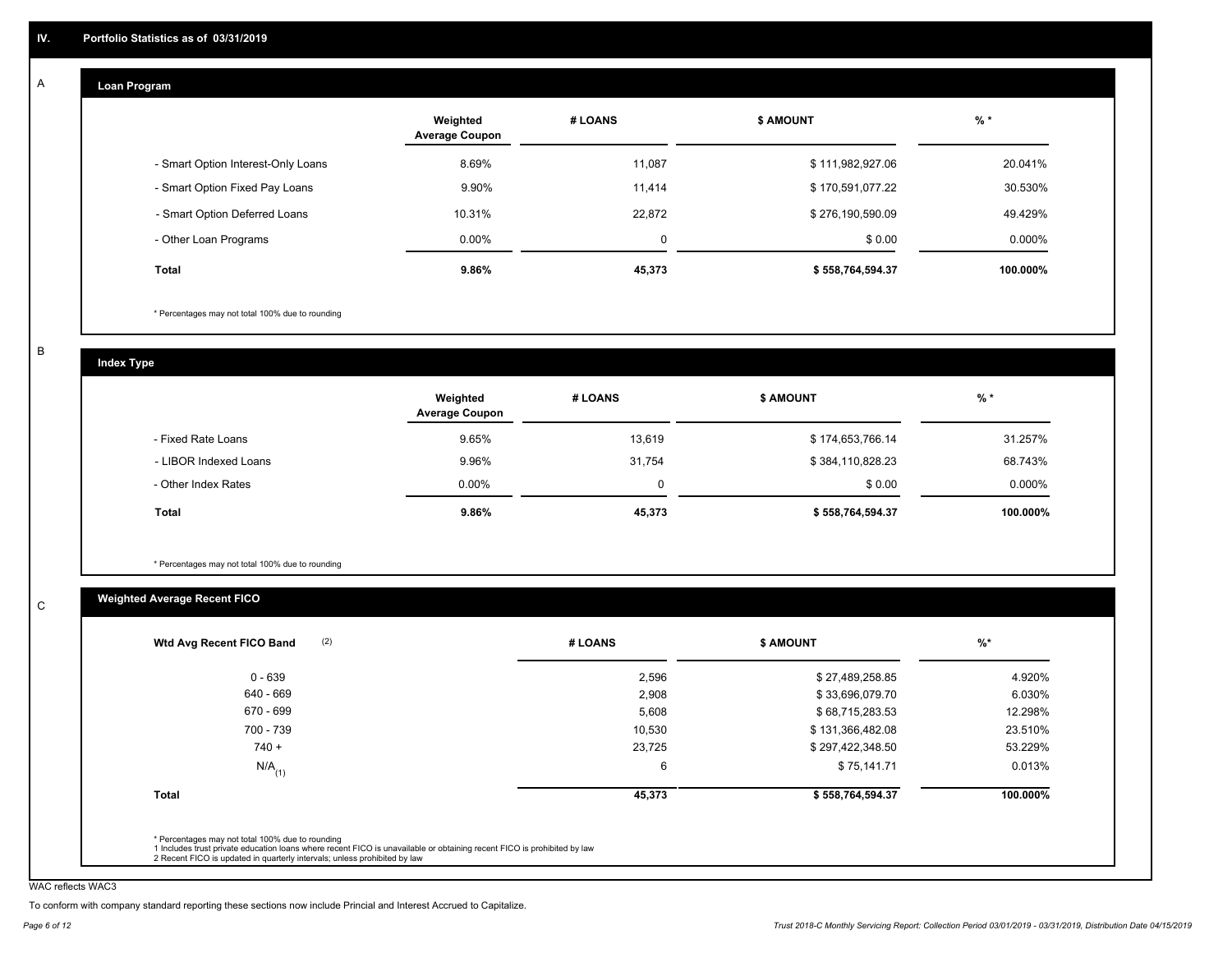| V. |       | 2018-C Reserve Account and Principal Distribution Calculations                       |                  |  |
|----|-------|--------------------------------------------------------------------------------------|------------------|--|
| Α. |       | <b>Reserve Account</b>                                                               |                  |  |
|    |       | Specified Reserve Account Balance                                                    | \$1,508,827.00   |  |
|    |       | Actual Reserve Account Balance                                                       | \$1,508,827.00   |  |
| В. |       | <b>Principal Distribution Amount</b>                                                 |                  |  |
|    | i.    | Class A Notes Outstanding                                                            | \$447,732,681.79 |  |
|    | ii.   | Pool Balance                                                                         | \$558,764,594.37 |  |
|    | iii.  | First Priority Principal Distribution Amount (i - ii)                                | \$0.00           |  |
|    | iv.   | Class A and B Notes Outstanding                                                      | \$487,732,681.79 |  |
|    | ٧.    | First Priority Principal Distribution Amount                                         | \$0.00           |  |
|    | vi.   | Pool Balance                                                                         | \$558,764,594.37 |  |
|    | Vii.  | Specified Overcollateralization Amount                                               | \$139,691,148.59 |  |
|    | viii. | Regular Principal Distribution Amount (if (iv > 0, (iv - v) - (vi - vii))            | \$68,659,236.01  |  |
|    | ix.   | Pool Balance                                                                         | \$558,764,594.37 |  |
|    | х.    | 10% of Initial Pool Balance                                                          | \$59,551,785.83  |  |
|    | xi.   | First Priority Principal Distribution Amount                                         | \$0.00           |  |
|    | xii.  | Regular Principal Distribution Amount                                                | \$68,659,236.01  |  |
|    | xiii. | Available Funds (after payment of waterfall items A through I)                       | \$0.00           |  |
|    |       | xiv. Additional Principal Distribution Amount (if(vi <= x,min(xiii, vi - xi - xii))) | \$0.00           |  |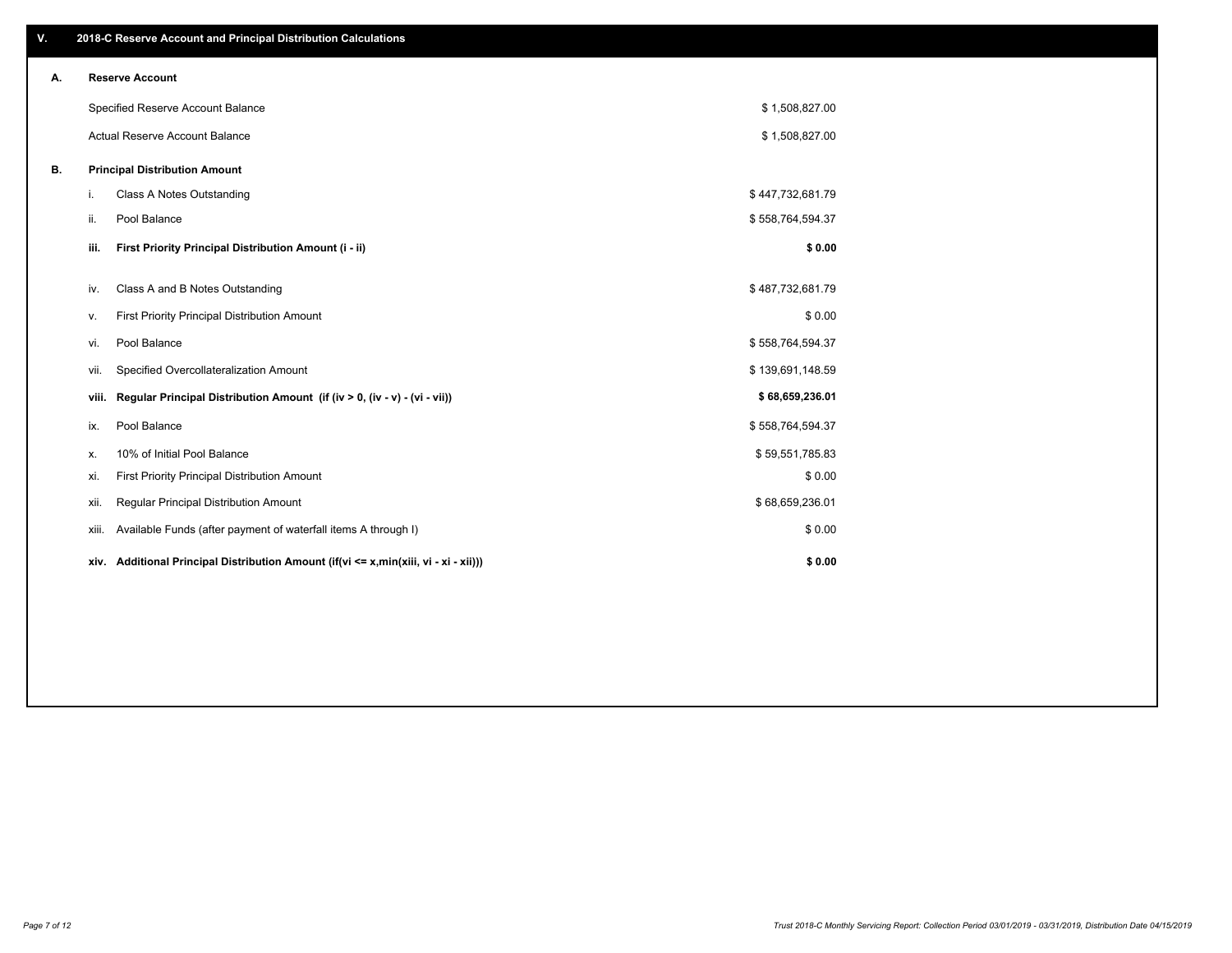|    |                                                                                   | Paid                 | <b>Funds Balance</b>               |
|----|-----------------------------------------------------------------------------------|----------------------|------------------------------------|
|    | <b>Total Available Funds</b>                                                      |                      | \$10,868,531.19                    |
| A  | <b>Trustee Fees</b>                                                               | \$0.00               | \$10,868,531.19                    |
| В  | <b>Servicing Fees</b>                                                             | \$353,205.51         | \$10,515,325.68                    |
| C  | i. Administration Fees<br>ii. Unreimbursed Administrator Advances plus any Unpaid | \$8,333.00<br>\$0.00 | \$10,506,992.68<br>\$10,506,992.68 |
| D  | <b>Class A Noteholders Interest Distribution Amount</b>                           | \$1,252,624.24       | \$9,254,368.44                     |
| Е  | First Priority Principal Payment                                                  | \$0.00               | \$9,254,368.44                     |
| F. | <b>Class B Noteholders Interest Distribution Amount</b>                           | \$133,333.33         | \$9,121,035.11                     |
| G  | <b>Reinstatement Reserve Account</b>                                              | \$0.00               | \$9,121,035.11                     |
| H  | Regular Principal Distribution                                                    | \$9,121,035.11       | \$0.00                             |
|    | <b>Carryover Servicing Fees</b>                                                   | \$0.00               | \$0.00                             |
| J  | Additional Principal Distribution Amount                                          | \$0.00               | \$0.00                             |
| Κ  | Unpaid Expenses of Trustee                                                        | \$0.00               | \$0.00                             |
| L  | Unpaid Expenses of Administrator                                                  | \$0.00               | \$0.00                             |
| М  | Remaining Funds to the Residual Certificateholders                                | \$0.00               | \$0.00                             |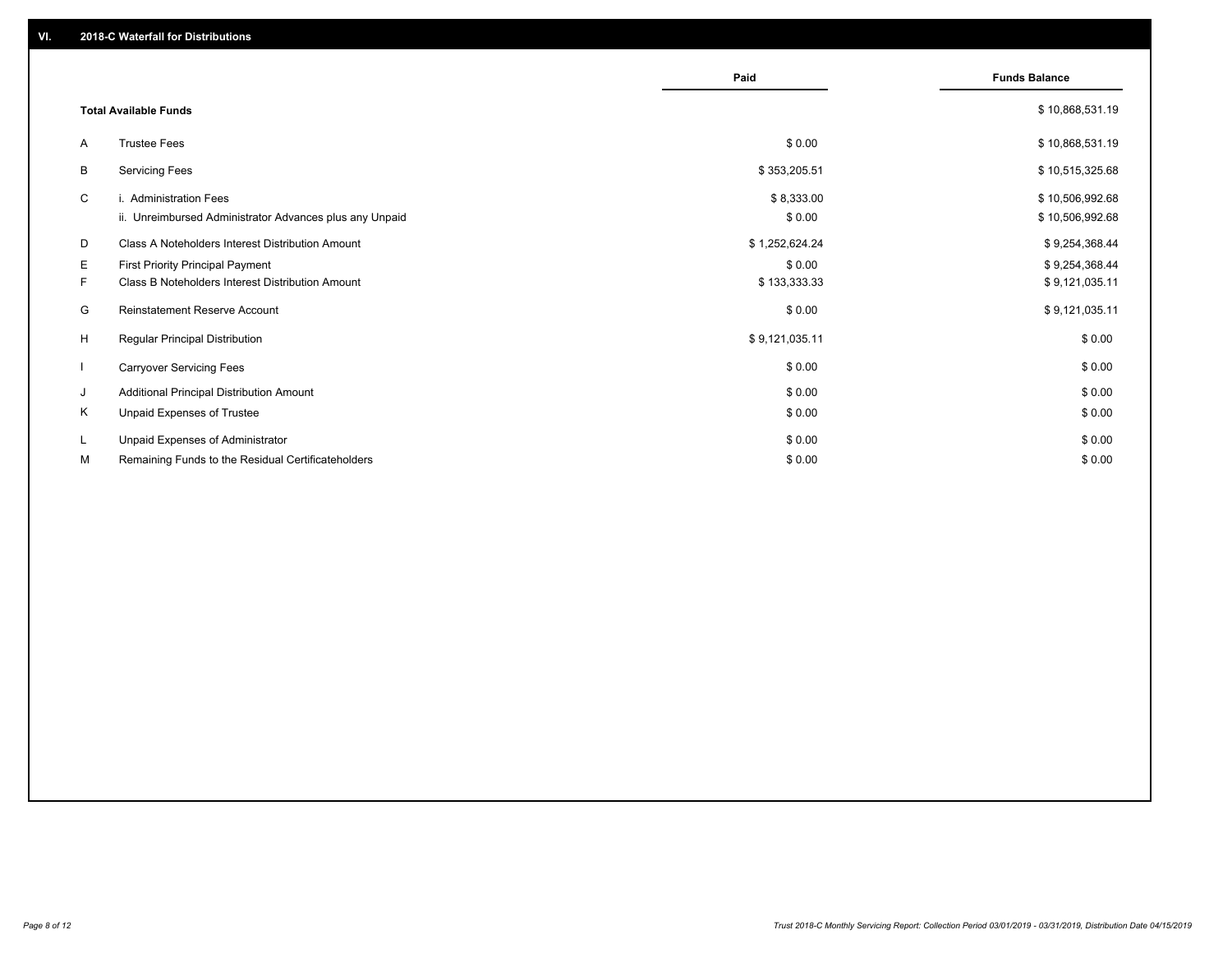| <b>Distribution Amounts</b>                                |                         |                         |                         |
|------------------------------------------------------------|-------------------------|-------------------------|-------------------------|
|                                                            | <b>A1</b>               | A <sub>2</sub> A        | A2B                     |
| Cusip/Isin                                                 | 78449QAA5               | 78449QAB3               | 78449QAC1               |
| <b>Beginning Balance</b>                                   | \$120,732,681.79        | \$219,000,000.00        | \$108,000,000.00        |
| Index                                                      | <b>LIBOR</b>            | <b>FIXED</b>            | <b>LIBOR</b>            |
| Spread/Fixed Rate                                          | 0.30%                   | 3.63%                   | 0.75%                   |
| Record Date (Days Prior to Distribution)                   | 1 NEW YORK BUSINESS DAY | 1 NEW YORK BUSINESS DAY | 1 NEW YORK BUSINESS DAY |
| <b>Accrual Period Begin</b>                                | 3/15/2019               | 3/15/2019               | 3/15/2019               |
| <b>Accrual Period End</b>                                  | 4/15/2019               | 4/15/2019               | 4/15/2019               |
| Daycount Fraction                                          | 0.08611111              | 0.08333333              | 0.08611111              |
| Interest Rate*                                             | 2.78375%                | 3.63000%                | 3.23375%                |
| <b>Accrued Interest Factor</b>                             | 0.002397118             | 0.003025000             | 0.002784618             |
| <b>Current Interest Due</b>                                | \$289,410.49            | \$662,475.00            | \$300,738.75            |
| Interest Shortfall from Prior Period Plus Accrued Interest | $\mathsf{\$}$ -         | $\mathcal{S}$ -         | $\mathcal{S}$ -         |
| <b>Total Interest Due</b>                                  | \$289,410.49            | \$662,475.00            | \$300,738.75            |
| <b>Interest Paid</b>                                       | \$289,410.49            | \$662,475.00            | \$300,738.75            |
| <b>Interest Shortfall</b>                                  | $\mathsf{\$}$ -         | $\mathsf{\$}$ -         | $\mathsf{\$}$ -         |
| <b>Principal Paid</b>                                      | \$9,121,035.11          | $\mathsf{\$}$ -         | $$ -$                   |
| <b>Ending Principal Balance</b>                            | \$111,611,646.68        | \$219,000,000.00        | \$108,000,000.00        |
| Paydown Factor                                             | 0.051531272             | 0.000000000             | 0.000000000             |
| <b>Ending Balance Factor</b>                               | 0.630574275             | 1.000000000             | 1.000000000             |

\* Pay rates for Current Distribution. For the interest rates applicable to the next distribution date, please see https://www.salliemae.com/about/investors/data/SMBabrate.txt.

**VII. 2018-C Distributions**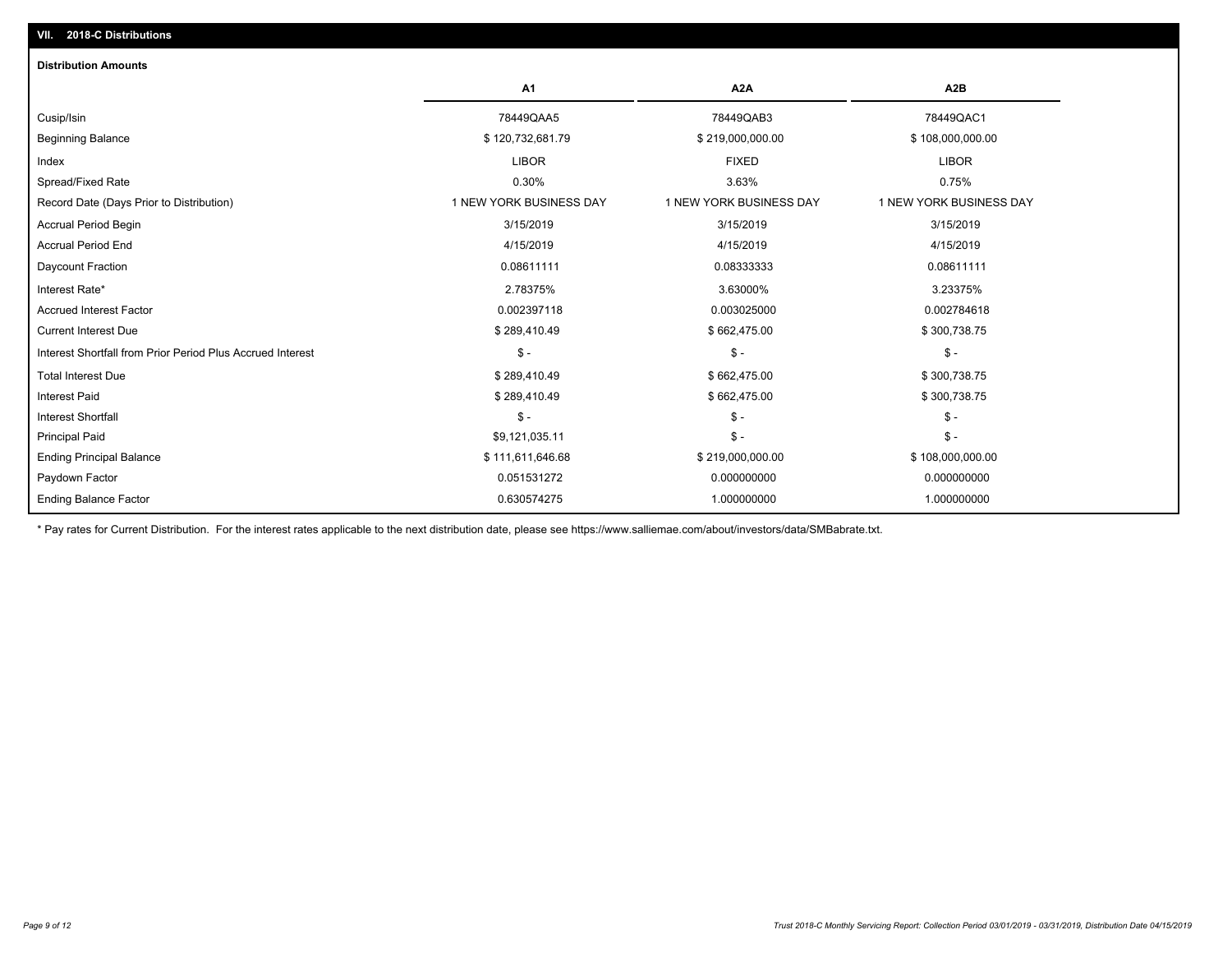| VII. 2018-C Distributions                                  |                         |
|------------------------------------------------------------|-------------------------|
| <b>Distribution Amounts</b>                                |                         |
|                                                            | в                       |
| Cusip/Isin                                                 | 78449QAD9               |
| <b>Beginning Balance</b>                                   | \$40,000,000.00         |
| Index                                                      | <b>FIXED</b>            |
| Spread/Fixed Rate                                          | 4.00%                   |
| Record Date (Days Prior to Distribution)                   | 1 NEW YORK BUSINESS DAY |
| Accrual Period Begin                                       | 3/15/2019               |
| <b>Accrual Period End</b>                                  | 4/15/2019               |
| Daycount Fraction                                          | 0.08333333              |
| Interest Rate*                                             | 4.00000%                |
| <b>Accrued Interest Factor</b>                             | 0.003333333             |
| <b>Current Interest Due</b>                                | \$133,333.33            |
| Interest Shortfall from Prior Period Plus Accrued Interest | $$ -$                   |
| <b>Total Interest Due</b>                                  | \$133,333.33            |
| Interest Paid                                              | \$133,333.33            |
| Interest Shortfall                                         | $$ -$                   |
| <b>Principal Paid</b>                                      | $$ -$                   |
| <b>Ending Principal Balance</b>                            | \$40,000,000.00         |
| Paydown Factor                                             | 0.000000000             |
| <b>Ending Balance Factor</b>                               | 1.000000000             |

\* Pay rates for Current Distribution. For the interest rates applicable to the next distribution date, please see https://www.salliemae.com/about/investors/data/SMBabrate.txt.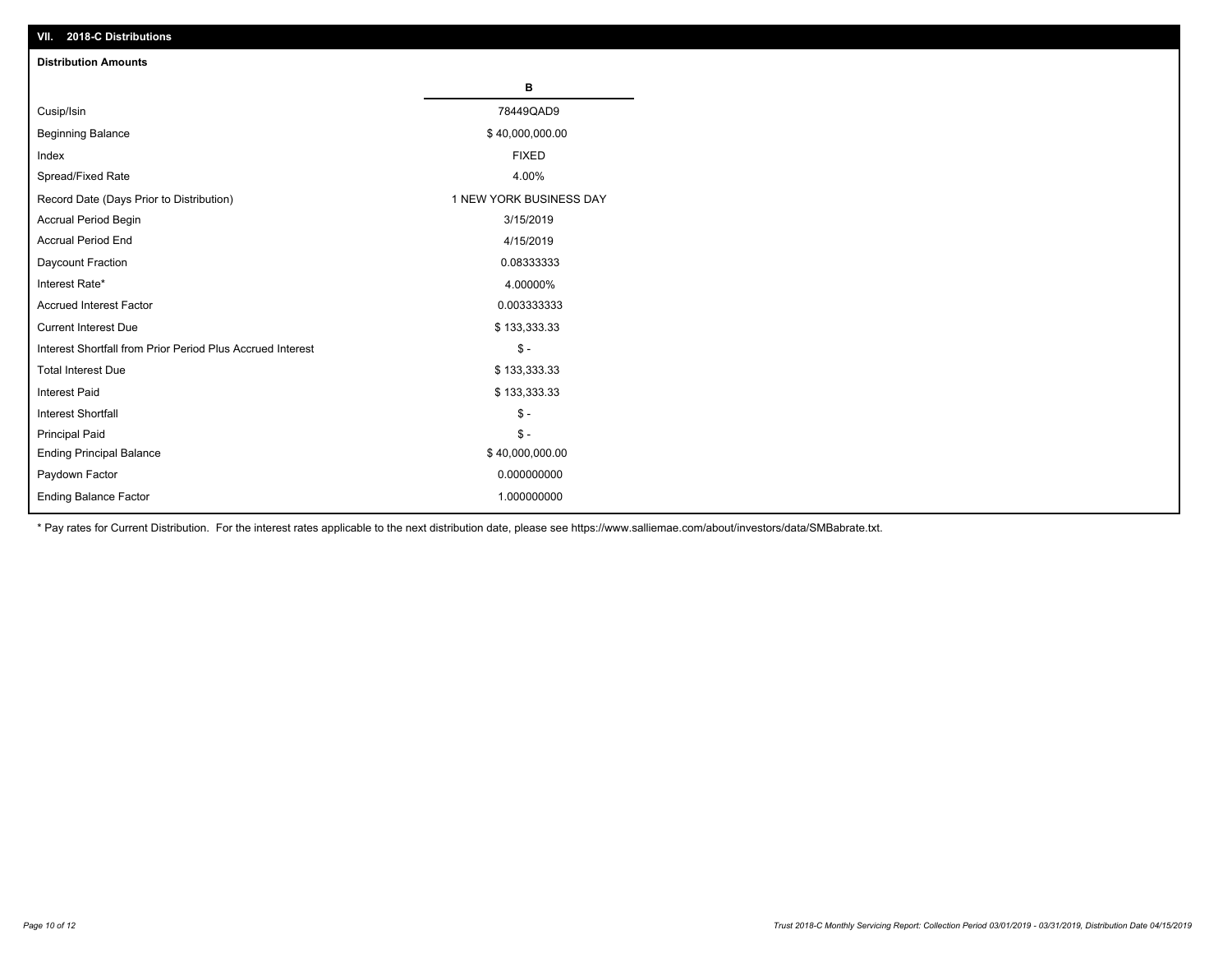#### **Since Issued Total CPR**

$$
\text{total CPR} = 1 - \left(\frac{APB}{PPB}\right)^{\left(\frac{12}{MSC}\right)}
$$

APB = Actual period-end Pool Balance PPB = Projected period-end Pool Balance assuming no prepayments and no defaults Pool Balance = Sum(Principal Balance + Interest Accrued to Capitalize Balance) MSC = Months Since Cut-Off

#### **Since-Issued Total Constant Prepayment Rate (CPR)**

Since-Issued Total CPR measures prepayments, both voluntary and involuntary, for a trust student loan pool over the life of a transaction. For each trust distribution, the actual month-end pool balance is compared against a month-end pool balance originally projected at issuance assuming no prepayments and defaults. For purposes of Since-Issued Total CPR calculations, projected period end pool balance assumes in-school status loans have up to a six month grace period before moving to repayment, grace status loans remain in grace status until their status end date and then to move to full principal and interest repayment, loans subject to interim interest or fixed payments during their in-school and grace period continue paying interim interest or fixed payments until full principal and interest repayment begins, all other trust loans are in full principal and interest repayment status, and that no trust loan in full principal and interest repayment moves from full principal and interest repayment status to any other status.

#### **Weighted Average Coupon**

*WAC1 = APB* ((*CIR*)\*(*APB*))

*WAC2 = APB* ((*APCL*)\*(*APB*)) *WAC3 = APB*

((*ACTL*)\*(*APB*))

APB = Actual period-end Pool Balance

CIR = Average of the Contractual Interest Rate (1)

APCL = Average of the Applicable Interest Rate (2)

ACTL = Average of the Actual Interest Rate (3)

#### **Weighted Average Coupon (WAC)**

(1) Contractual Interest Rate represents the interest rate indicated in the Promissory Note

(2) Appliclable Interest Rate represents the interest rate after rate reductions, if applicable, are applied

(3) Actual Interest Rate represents the interest rate when borrower incentive programs and rate reductions, if applicable, are applied